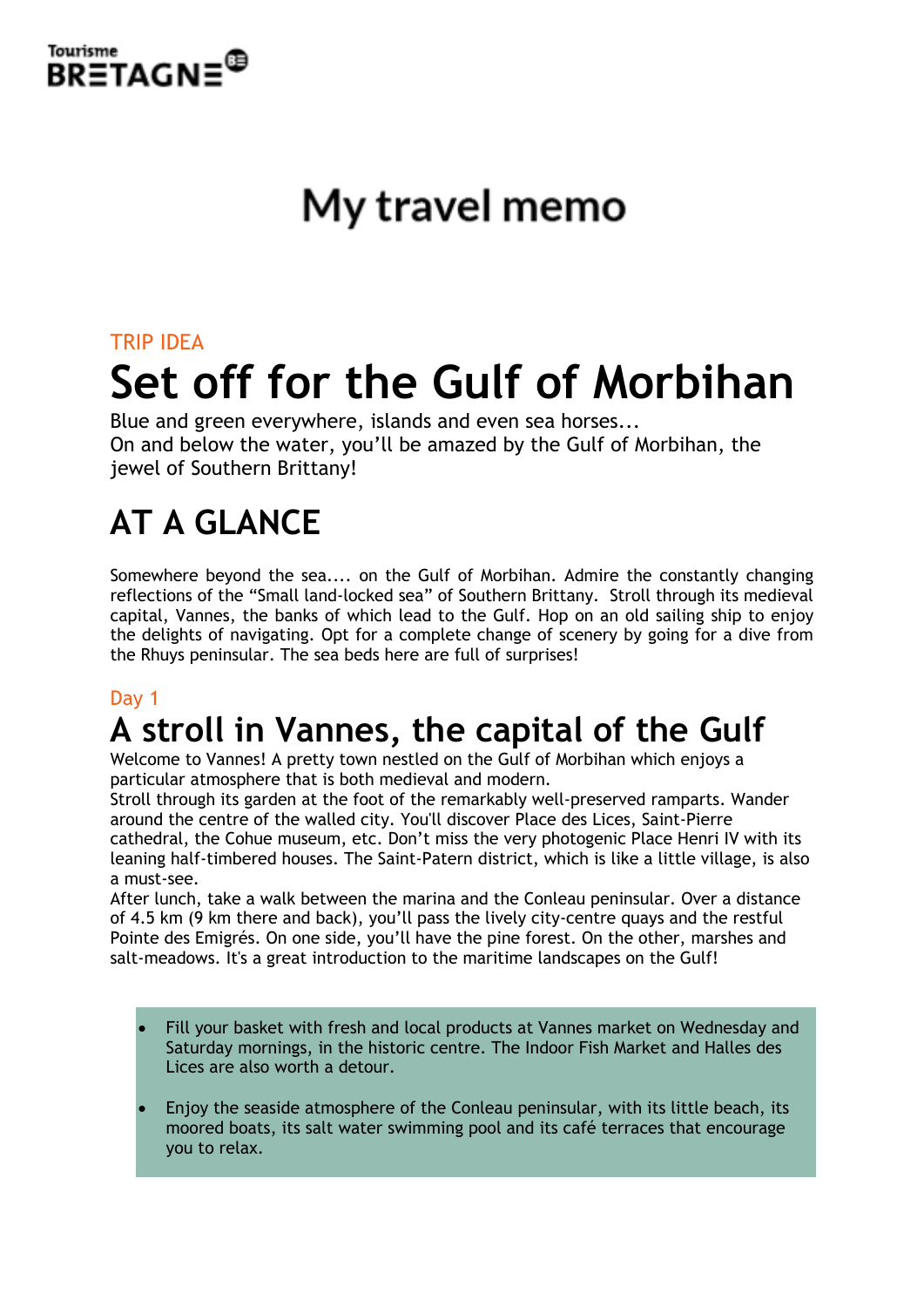## Day 2 **Set sail on Le Corbeau des Mers**

To really appreciate the beauty of the Gulf of Morbihan, nothing beats a boat trip! Go to Port-Anna in Séné or Port-Blanc in Baden to board "Le Corbeau des mers". On this traditional wooden sailing boat, you can enjoy a full day or half-day of sailing as it was done in the olden days.

Under the leadership of Captain Eric, everyone chips in! Weigh the anchor! Hoist the sails! Pushed by the wind and some of the strongest currents in Europe, you'll sail from island to island. According to legend, the Gulf contains as many islands as days of the year... Under the large red sail, listen to the extraordinary destiny of this boat. It is one of the boats that answered the Appeal of 18th June 1940. You'll be plunged into history.

- Enjoy an authentic maritime experience on board the Corbeau des Mers, a wooden sloop from 1931. Repeat the experience during Gulf Week, a biennial event that pays honour to the old sailing ships.
- continue your discovery of the Gulf and soak up island life, make a stop on the two larger islands: the wild Arz Island, or the chic Ile-aux-Moines.

## Day 3 **Dive into the heart of the Rhuys peninsular**

Dedicate this final day to the Rhuys peninsular. It has some lovely views of the Gulf of Morbihan, which it closes on its northern coast.

In the morning, stop at Saint-Gildas-de-Rhuys. It's always a delight to drink a coffee on the terrace, facing its elegant abbey church. On Sunday, you'll come across market gardeners, fishmongers and other producers who take over the market place.

In the afternoon, a world of silence opens up to you. At Crouesty port in Arzon, the H2JO diving centre invites you to explore the underwater splendours of the Gulf. The baptism lasts 30 minutes. Who knows, with a bit of luck you might see a long-snouted seahorse? This species is emblematic of the "small sea".

In summer, you can also opt for a snorkelling tour. You'll feel the odd sensation of flying above the seabed!

- Take a detour to Suscinio Castle. This must-see on the Rhuys peninsular stands between dunes and marshes and captivates both nature lovers and heritage lovers.
- At the tip of the Rhuys peninsular, stroll along the Crouesty marina and Port-Navalo, a typical stop-over port for fishermen and the maritime gateway to the Gulf of Morbihan.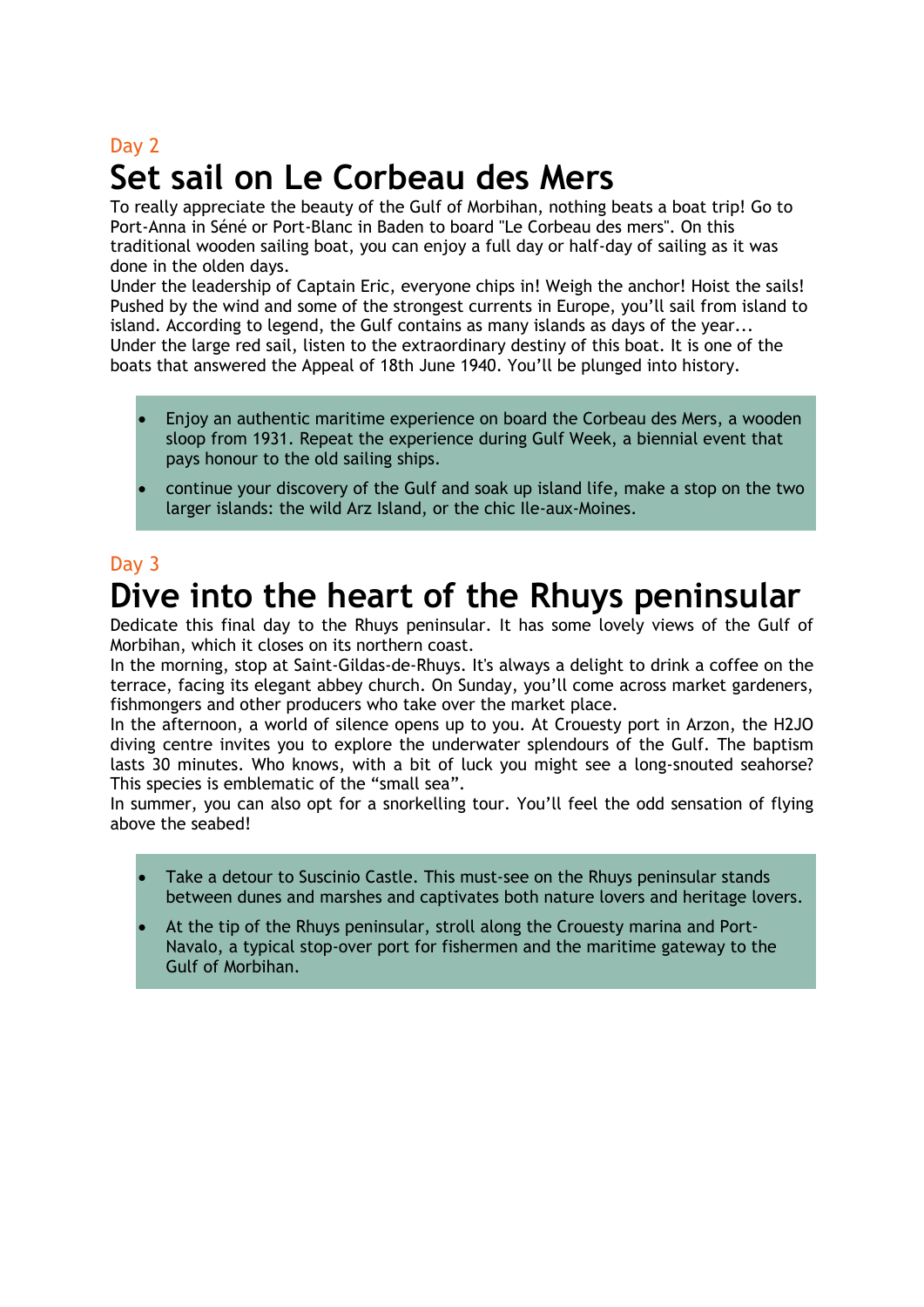## **WE LIKE**

**Getting lost in the maze of medieval streets in "Old Vannes". Look up and observe corbels, turrets, machicolations, gargoyles and other architectural details from the period.**

**Tacking in the Gulf of Morbihan and being rocked by the water lapping on the hull of an old sailing ship.**

#### **Prices**

|                                                                     | <b>From April to October</b> |
|---------------------------------------------------------------------|------------------------------|
| 3 days / 2 nights                                                   | 250€*                        |
| Estimated price based on trip idea (per adult, based on two people) |                              |

**\* The estimated price includes** *bed and breakfast accommodation in La Villa Garenne (Vannes) including the day trip on Le Corbeau des Mers and a scuba diving initiation.*

## **Contacts and practical information**

Attention: The opening days and times / availability may vary depending on the sites mentioned and depending on the selected period. Don't forget to enquire.

#### Day 1

**Office de Tourisme Vannes** CS23921 – 56039 Vannes Phone: 02 97 47 24 34 Website: www.golfedumorbihan.bzh

**Halle Des Lices** 4, Place des Lices 56000 Vannes

Day 2

**Le Corbeau des Mers** 30 rue Alfred Kastler 56000 Vannes Phone: 02 97 68 28 17 Mail: contact@47nautik.com Website: www.47nautik.com

Day 3 **Centre de plongée H2JO** 19 quai des Cabestans 56640 Arzon Phone: 02 97 53 62 73

Website: www.h2jo.fr